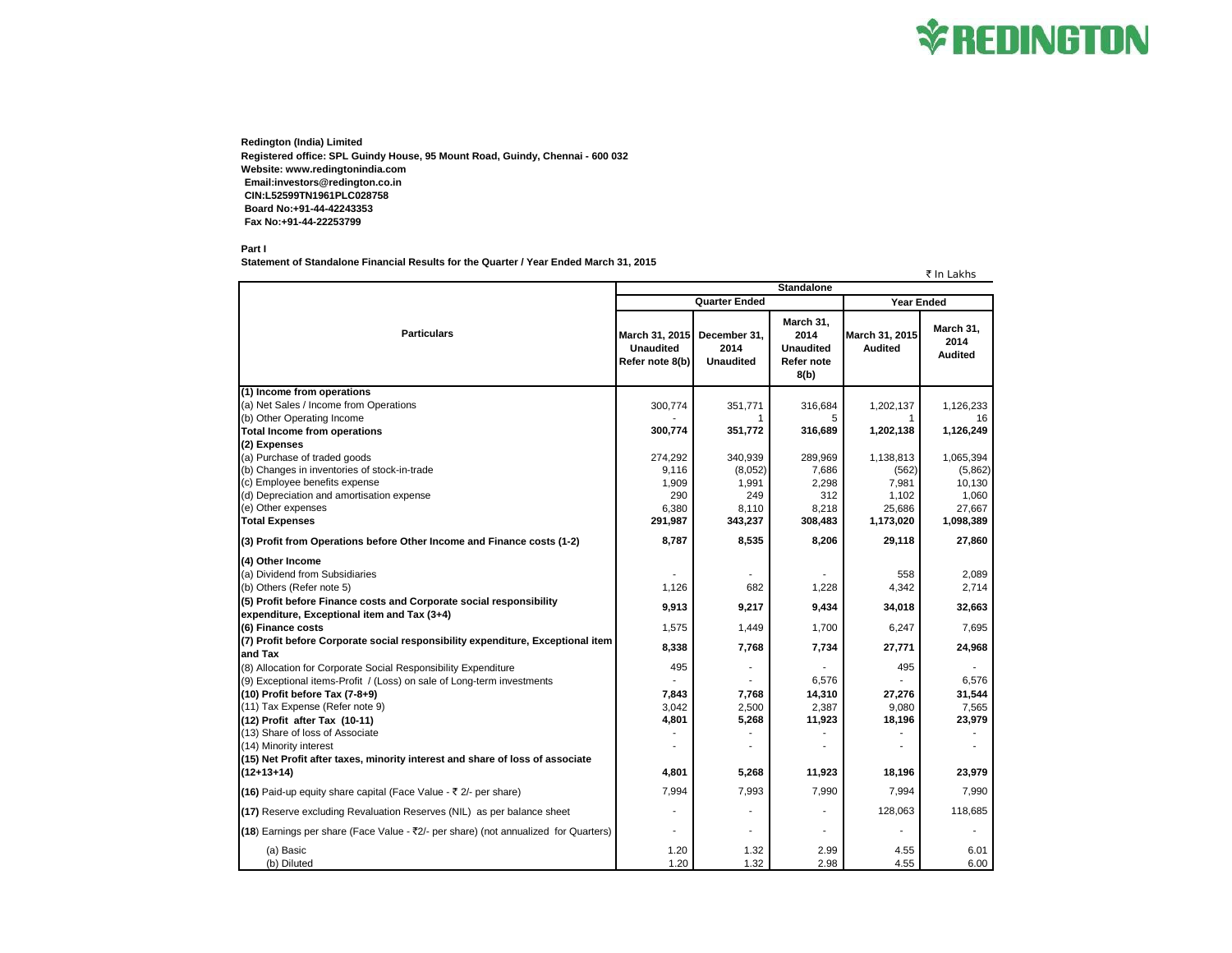## **\*REDINGTON**

**Redington (India) Limited Registered office: SPL Guindy House, 95 Mount Road, Guindy, Chennai - 600 032 Website: www.redingtonindia.com Email:investors@redington.co.in CIN:L52599TN1961PLC028758 Board No:+91-44-42243353 Fax No:+91-44-22253799**

**Part I**

**Statement of Consolidated Financial Results for the Quarter / Year Ended March 31, 2015**

₹ In Lakhs

|                                                                                     | Consolidated                                          |                                          |                                                       |                                     |                                     |  |  |
|-------------------------------------------------------------------------------------|-------------------------------------------------------|------------------------------------------|-------------------------------------------------------|-------------------------------------|-------------------------------------|--|--|
|                                                                                     | <b>Quarter Ended</b>                                  |                                          |                                                       |                                     | <b>Year Ended</b>                   |  |  |
| <b>Particulars</b>                                                                  | March 31, 2015<br><b>Unaudited</b><br>Refer note 8(b) | December 31.<br>2014<br><b>Unaudited</b> | March 31, 2014<br><b>Unaudited</b><br>Refer note 8(b) | March 31,<br>2015<br><b>Audited</b> | March 31,<br>2014<br><b>Audited</b> |  |  |
| (1) Income from operations                                                          |                                                       |                                          |                                                       |                                     |                                     |  |  |
| (a) Net Sales / Income from Operations                                              | 820,498                                               | 843,274                                  | 811,770                                               | 3,155,473                           | 2,794,458                           |  |  |
| (b) Other Operating Income                                                          | 11                                                    |                                          | 8                                                     | 13                                  | 30                                  |  |  |
| <b>Total Income from operations</b>                                                 | 820,509                                               | 843,275                                  | 811,778                                               | 3,155,486                           | 2,794,488                           |  |  |
| (2) Expenses                                                                        |                                                       |                                          |                                                       |                                     |                                     |  |  |
| (a) Purchase of traded goods                                                        | 769,115                                               | 829,705                                  | 768,798                                               | 3,030,197                           | 2,662,190                           |  |  |
| (b) Changes in inventories of stock-in-trade                                        | 1,017                                                 | (36, 730)                                | (3,673)                                               | (56, 907)                           | (33, 209)                           |  |  |
| (c) Employee benefits expense                                                       | 12,329                                                | 11,965                                   | 10,500                                                | 46,772                              | 41,056                              |  |  |
| (d) Depreciation and amortisation expense                                           | 1,215                                                 | 1,038                                    | 1,018                                                 | 4,259                               | 3,850                               |  |  |
| (e) Other expenses                                                                  | 16,437                                                | 19,563                                   | 16,833                                                | 66,016                              | 58,511                              |  |  |
| <b>Total Expenses</b>                                                               | 800,113                                               | 825,541                                  | 793,476                                               | 3,090,337                           | 2,732,398                           |  |  |
| (3) Profit from Operations before Other Income and Finance costs (1-2)              | 20,396                                                | 17,734                                   | 18,302                                                | 65,149                              | 62,090                              |  |  |
| (4) Other Income                                                                    |                                                       |                                          |                                                       |                                     |                                     |  |  |
| (a) Dividend from Subsidiaries                                                      |                                                       |                                          |                                                       |                                     |                                     |  |  |
| (b) Others (Refer note 5)                                                           | 1,343                                                 | 1,461                                    | 2,103                                                 | 6,782                               | 6,021                               |  |  |
| (5) Profit before Finance costs and Corporate social responsibility expenditure,    | 21.739                                                | 19,195                                   | 20,405                                                | 71,931                              | 68,111                              |  |  |
| Exceptional item and Tax (3+4)                                                      |                                                       |                                          |                                                       |                                     |                                     |  |  |
| (6) Finance costs                                                                   | 4,084                                                 | 3,996                                    | 4,199                                                 | 15,860                              | 18,693                              |  |  |
| (7) Profit before Corporate social responsibility expenditure, Exceptional item     | 17,655                                                | 15,199                                   | 16,206                                                | 56,071                              | 49,418                              |  |  |
| and Tax<br>(8) Allocation for Corporate Social Responsibility Expenditure           | 524                                                   |                                          |                                                       | 524                                 |                                     |  |  |
| (9) Exceptional items-Profit / (Loss) on sale of Long-term investments              |                                                       |                                          | (907)                                                 |                                     | (907)                               |  |  |
| (10) Profit before Tax (7-8+9)                                                      | 17,131                                                | 15,199                                   | 15,299                                                | 55,547                              | 48,511                              |  |  |
| (11) Tax Expense (Refer note 9)                                                     | 4,903                                                 | 3,939                                    | 3,549                                                 | 14,505                              | 12,718                              |  |  |
| (12) Profit after Tax (10-11)                                                       | 12,228                                                | 11,260                                   | 11,750                                                | 41,042                              | 35,793                              |  |  |
| (13) Share of loss of Associate                                                     |                                                       |                                          |                                                       | (5)                                 |                                     |  |  |
| (14) Minority interest                                                              | 31                                                    | (1, 153)                                 | (445)                                                 | (2, 384)                            | (2, 129)                            |  |  |
| (15) Net Profit after taxes, minority interest and share of loss of associate       |                                                       |                                          |                                                       |                                     |                                     |  |  |
| $(12+13+14)$                                                                        | 12,259                                                | 10,107                                   | 11,305                                                | 38,653                              | 33,664                              |  |  |
| (16) Paid-up equity share capital (Face Value - ₹ 2/- per share)                    | 7,994                                                 | 7,993                                    | 7,990                                                 | 7,994                               | 7,990                               |  |  |
| (17) Reserve excluding Revaluation Reserves (NIL) as per balance sheet              |                                                       |                                          | ÷.                                                    | 229,423                             | 194,140                             |  |  |
| (18) Earnings per share (Face Value - ₹2/- per share) (not annualized for Quarters) |                                                       |                                          |                                                       |                                     |                                     |  |  |
| (a) Basic<br>(b) Diluted                                                            | 3.07<br>3.07                                          | 2.53<br>2.53                             | 2.83<br>2.83                                          | 9.67<br>9.67                        | 8.43<br>8.42                        |  |  |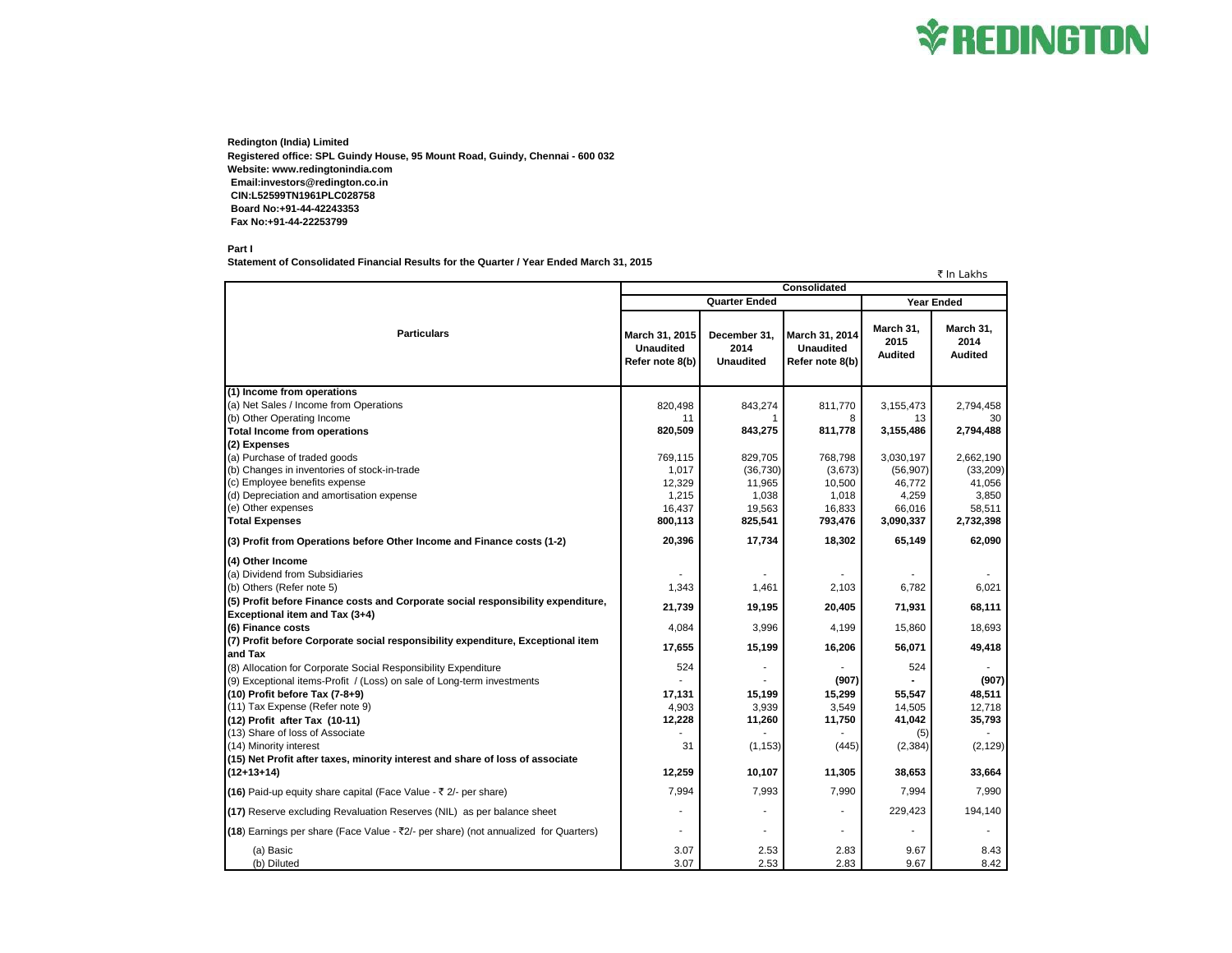

#### **Part II Select Information for the Quarter / Year Ended March 31, 2015**

|                                                                                             | <b>Quarter Ended</b> |                      |                   | <b>Year Ended</b> |                   |
|---------------------------------------------------------------------------------------------|----------------------|----------------------|-------------------|-------------------|-------------------|
| <b>Particulars</b>                                                                          | March 31, 2015       | December 31.<br>2014 | March 31,<br>2014 | March 31, 2015    | March 31,<br>2014 |
| A Particulars of Shareholding                                                               |                      |                      |                   |                   |                   |
| (1) Public Shareholding                                                                     |                      |                      |                   |                   |                   |
| - Number of shares                                                                          | 346,419,858          | 346,380,643          | 315,454,518       | 346,419,858       | 315,454,518       |
| - Percentage of shareholding                                                                | 87                   | 87                   | 79                | 87                | 79                |
| (2) Promoters and Promoter Group Shareholding                                               |                      |                      |                   |                   |                   |
| a) Pledged / Encumbered                                                                     | <b>NIL</b>           | <b>NIL</b>           | <b>NIL</b>        | <b>NIL</b>        | <b>NIL</b>        |
| b) Non Encumbered                                                                           |                      |                      |                   |                   |                   |
| - Number of shares                                                                          | 53,282,932           | 53,282,932           | 84,027,302        | 53,282,932        | 84,027,302        |
| - Percentage of shares (as a % of the total shareholding of promoter and promoter<br>group) | 100                  | 100                  | 100               | 100               | 100               |
| - Percentage of shares (as a % of the total share capital of the company)                   | 13                   | 13                   | 21                | 13                | 21                |
|                                                                                             |                      |                      |                   |                   |                   |

| <b>Particulars</b>                             | Quarter Ended March 31, 2015 |
|------------------------------------------------|------------------------------|
| <b>B INVESTOR COMPLAINTS</b>                   |                              |
| Pending at the beginning of the Quarter        | <b>NIL</b>                   |
| Received during the Quarter                    | <b>NIL</b>                   |
| Disposed of during the Quarter                 | <b>NIL</b>                   |
| Remaining unresolved at the end of the Quarter | <b>NIL</b>                   |
|                                                |                              |

### **Consolidated Segment wise Revenue, Results and Capital Employed for the Quarter / Year Ended March 31, 2015**

|                                                                                   | <b>Quarter Ended</b>                                  |                                          |                                                             | <b>Year Ended</b>                |                                     |  |
|-----------------------------------------------------------------------------------|-------------------------------------------------------|------------------------------------------|-------------------------------------------------------------|----------------------------------|-------------------------------------|--|
| <b>Particulars</b>                                                                | March 31, 2015<br><b>Unaudited</b><br>Refer note 8(b) | December 31,<br>2014<br><b>Unaudited</b> | March 31,<br>2014<br><b>Unaudited</b><br>Refer note<br>8(b) | March 31, 2015<br><b>Audited</b> | March 31,<br>2014<br><b>Audited</b> |  |
|                                                                                   |                                                       |                                          |                                                             |                                  |                                     |  |
| Segment Revenue (net sales / income)                                              |                                                       |                                          |                                                             |                                  |                                     |  |
| India                                                                             | 331,764                                               | 375,456                                  | 342,981                                                     | 1,303,092                        | 1,201,220                           |  |
| Overseas                                                                          | 490.479                                               | 472,037                                  | 470,058                                                     | 1,860,673                        | 1,600,994                           |  |
| Total                                                                             | 822,243                                               | 847,493                                  | 813,039                                                     | 3,163,765                        | 2,802,214                           |  |
| Less: Inter Segment Revenue                                                       | 1,734                                                 | 4,218                                    | 1,261                                                       | 8,279                            | 7,726                               |  |
| Income from operations                                                            | 820,509                                               | 843,275                                  | 811,778                                                     | 3,155,486                        | 2,794,488                           |  |
| Segment Results (Profit before tax and interest)                                  |                                                       |                                          |                                                             |                                  |                                     |  |
| India                                                                             | 11.840                                                | 10,003                                   | 10,655                                                      | 38,105                           | 37,355                              |  |
| Overseas                                                                          | 9.899                                                 | 9,192                                    | 9.750                                                       | 33,826                           | 30,756                              |  |
| Total profit before Finance costs, Exceptional items and Tax                      | 21,739                                                | 19,195                                   | 20,405                                                      | 71,931                           | 68,111                              |  |
| Less: Finance costs                                                               |                                                       |                                          |                                                             |                                  |                                     |  |
| India                                                                             | 1,789                                                 | 1,642                                    | 1,959                                                       | 7,068                            | 9,298                               |  |
| Overseas                                                                          | 2.295                                                 | 2,354                                    | 2,240                                                       | 8,792                            | 9,395                               |  |
| <b>Total Finance costs</b>                                                        | 4,084                                                 | 3,996                                    | 4,199                                                       | 15,860                           | 18,693                              |  |
| <b>Segment Results</b>                                                            |                                                       |                                          |                                                             |                                  |                                     |  |
| India                                                                             | 10,051                                                | 8,361                                    | 8,696                                                       | 31.037                           | 28,057                              |  |
| Overseas                                                                          | 7,604                                                 | 6,838                                    | 7,510                                                       | 25,034                           | 21,361                              |  |
| Total Profit before Corporate social responsibility expenditure, Exceptional item |                                                       |                                          |                                                             |                                  |                                     |  |
| and Tax                                                                           | 17,655                                                | 15,199                                   | 16,206                                                      | 56,071                           | 49,418                              |  |